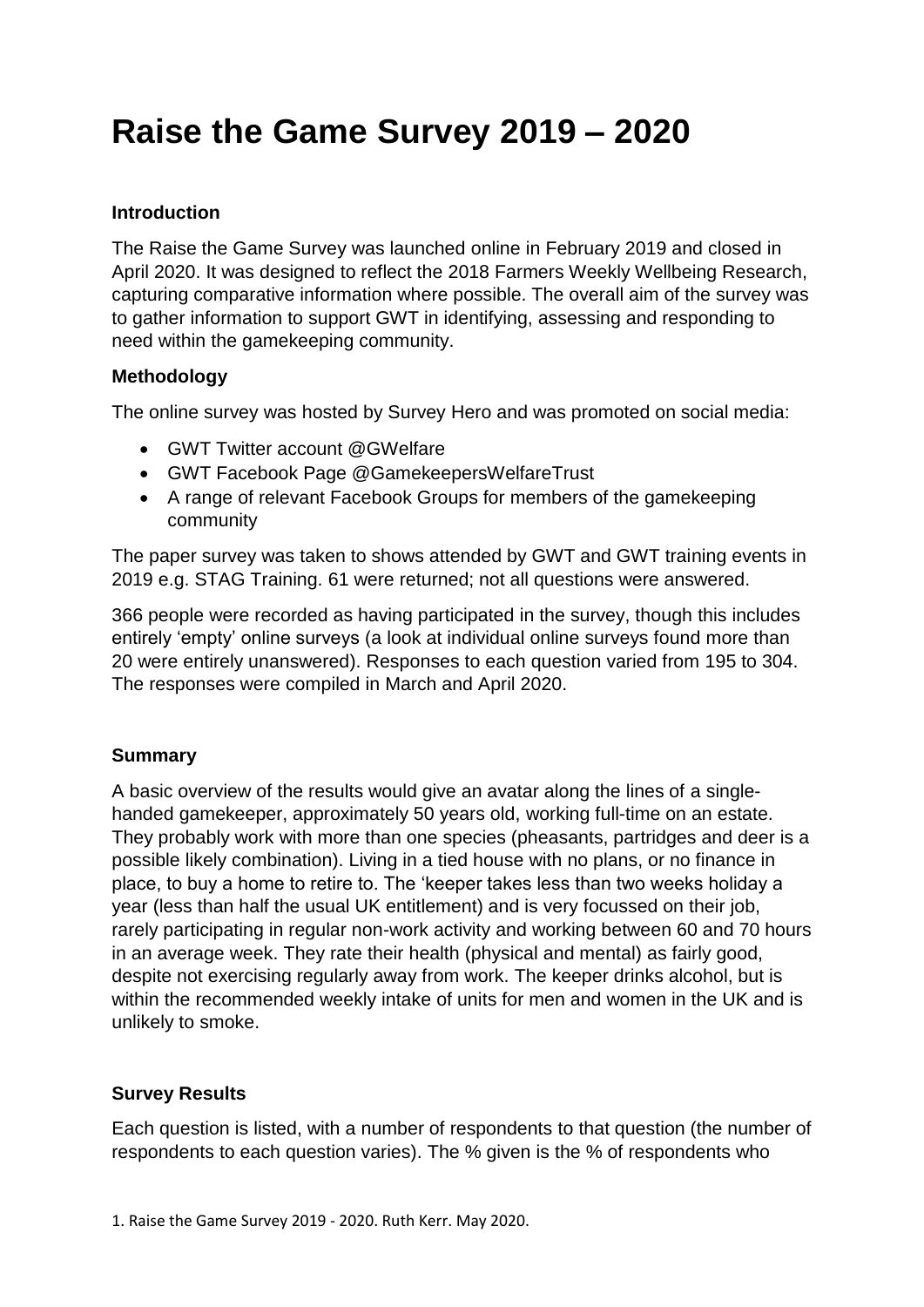gave that answer, followed by the number of respondents. %s have been rounded up where appropriate.

Where questions were open to multiple responses, the number of respondents choosing answers is given.

Key points which might be useful for advocacy are given throughout the results.

## **You and Your Role**

**1 Which best describes your involved in the shooting community?** 329 respondents

| 32% Single-handed Keeper 105 | 27% Head Gamekeeper 90  |
|------------------------------|-------------------------|
| 13% Beat Keeper 44           | 12% Stalker 38          |
| 8% Under Keeper 25           | 4% Apprentice Keeper 13 |

4% Ghillie 14

Key point: with over 100 respondents being single-handed, and potentially some stalkers and ghillies being in similar circumstances, that's c1/3 of respondents working alone.

#### **2 Which best describes your employment status?** 328 respondents

| 72% Employed full-time 237    | 4% Employed part-time 12      |
|-------------------------------|-------------------------------|
| 2% Employed seasonally 7      | 9% Self-employed full-time 29 |
| 5% Self-employed part-time 15 | 8% Casual employment 28       |

**3 Which species do you work with?** 328 respondents. Of the 61 paper respondents, 46 (75%) worked with more than one species.

| Pheasants 234 | Partridges 182 | Grouse 99 |
|---------------|----------------|-----------|
| Deer 188      | Fish 48        |           |

Key point: Based on looking at c150 of the online surveys and all of the paper surveys, many respondents were working with more than one species. Pheasants, partridges and deer is a common combination.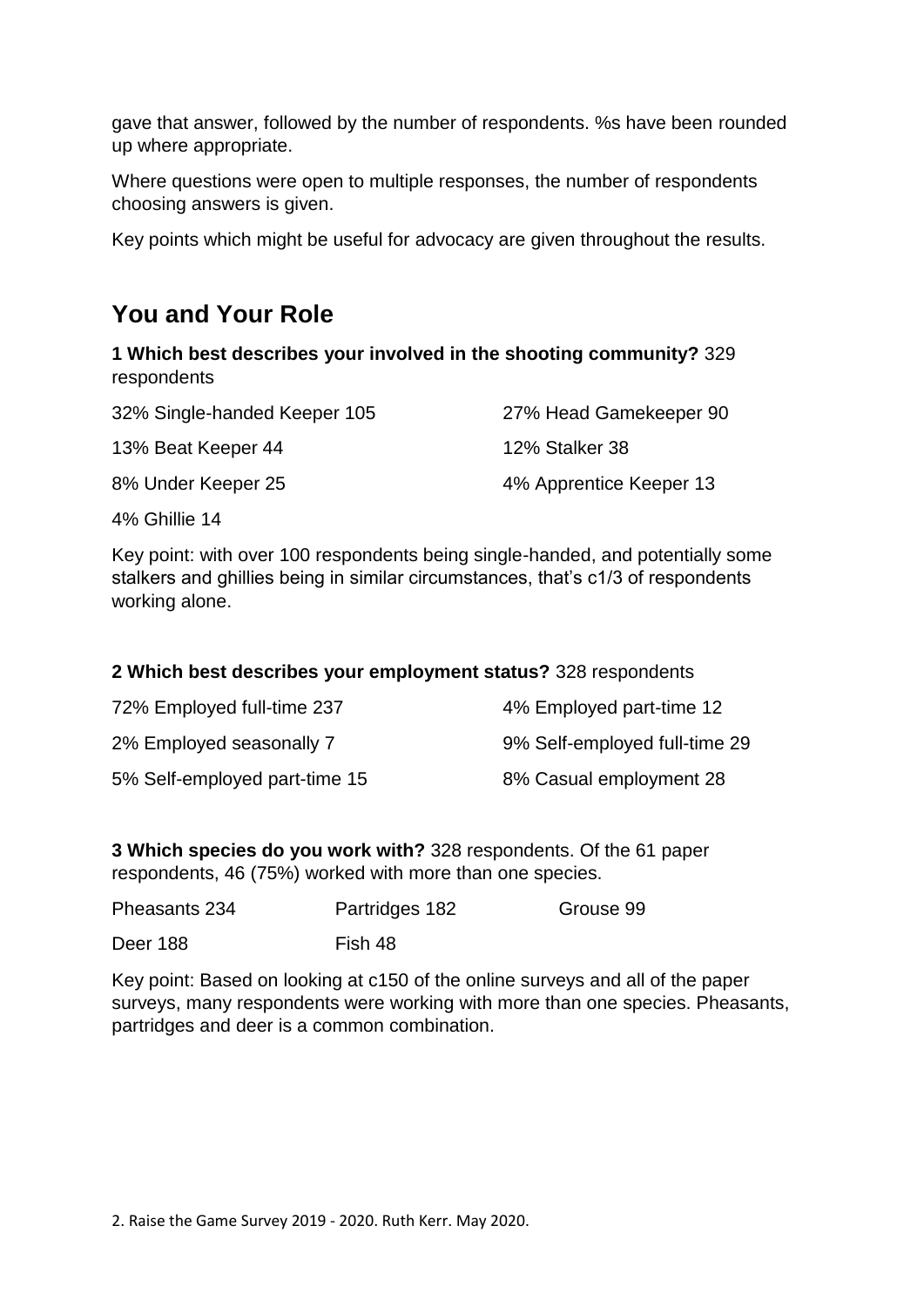#### **4 Which best describes where you work?** 323 respondents

79% I work on an estate 256 21% I work on a shoot 67

#### **5 Which of the following do you live in?** 266 respondents

68% A house tied to my job 224 10% A rented house 32

22% My own home 73

Key point: most respondents live in tied accommodation.

### **6 If you live in a tied house, do you have a plan in place for a retirement home when the time comes?** 285 respondents

25% Yes I own a house to retire into 71

9.5% Yes I have financial security to buy a house 27

26% No I have made no plans 74

30% No I'm not in a financial position to make plans 86

9.5% Other 27

Key point: 56% of respondents have made no plans or aren't in a financial position to make plans for a retirement home.

Key point: this Q received 285 responses, indicating a number of participants didn't respond to Q5. Some of the responses were not applicable, e.g. 'other' responses saying that they lived in their own home.

# **Lifestyle**

**7 How old are you?** 299 respondents; reported as a % and as a number.

| 1% Under 18 | $9\%$ 18 - 24 | $22\%$ 25 - 34 | 20% 35 - 44 |
|-------------|---------------|----------------|-------------|
| 26% 45 - 54 | 18% 55 - 64   | $4\%$ 65+      |             |
| 3 Under 18  | $2818 - 24$   | 67 25 - 34     | 60 35 - 44  |
| 76 45 - 54  | $535 - 64$    | $1265+$        |             |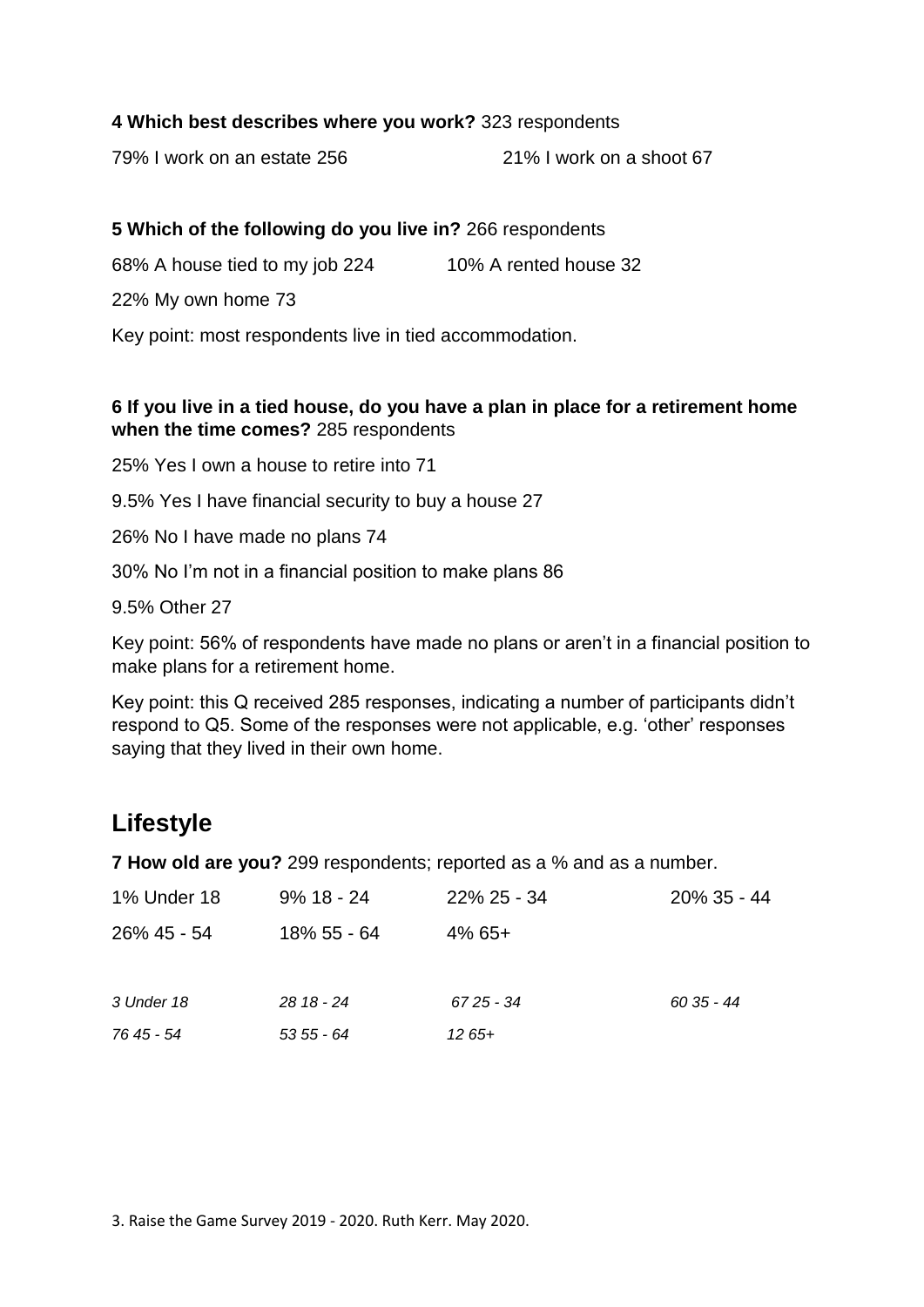#### **8 In an average week, how many hours would you estimate you work?** 270

respondents; reported as a % and as a number. Where respondents gave a range, the lowest number was noted.

| $0.74\%$ 0 $-$ 10 | $4\%$ 10+ | $2.5\%$ 20+ |
|-------------------|-----------|-------------|
| $2\%30+$          | 14% 40+   | 22% 50+     |
| 27% 60+           | 16% 70+   | $6\%80+$    |
| $2\%$ 90+         | 4% 100+   |             |
|                   |           |             |
| $20 - 10$         | $1010+$   | $720+$      |
| $630+$            | 38 40+    | $5950+$     |
| 73 60+            | 44 70+    | 1680+       |
| 16 90+            | 10 100+   |             |

Key point: the highest number of hours was 160 a week; the lowest 8. Several participants pointed out hours vary across the year.

### **9 How often do you take a regular day off as holiday (i.e. as a matter of course and not a holiday)?** 305 respondents

17% within the last week 52

21% More than a week ago, less than a month 65

19% More than a month ago, less than 3 months 57

| 10% $7 - 11$ months ago 31 |
|----------------------------|
|                            |

4% 12 – 17 months ago 12 3% More than 18 months ago 8

12% Never 36

Key point: over 70% of respondents had taken a day off in the last 6 months

### **10 How many days holiday do you take on average through the course of the year?** 300 respondents

| $37\%$ 1 – 10 days 112 | $26\%$ 11 – 15 days 78 |
|------------------------|------------------------|
| 18% $16 - 20$ days 55  | 10% 21 $-$ 25 days 32  |
| $6\%$ 26 – 30 days 18  | $3\%$ 30+ days 9       |

Key point: less than 20% of respondents take the general U.K. annual leave allowance of 28 days (inc BH) a year.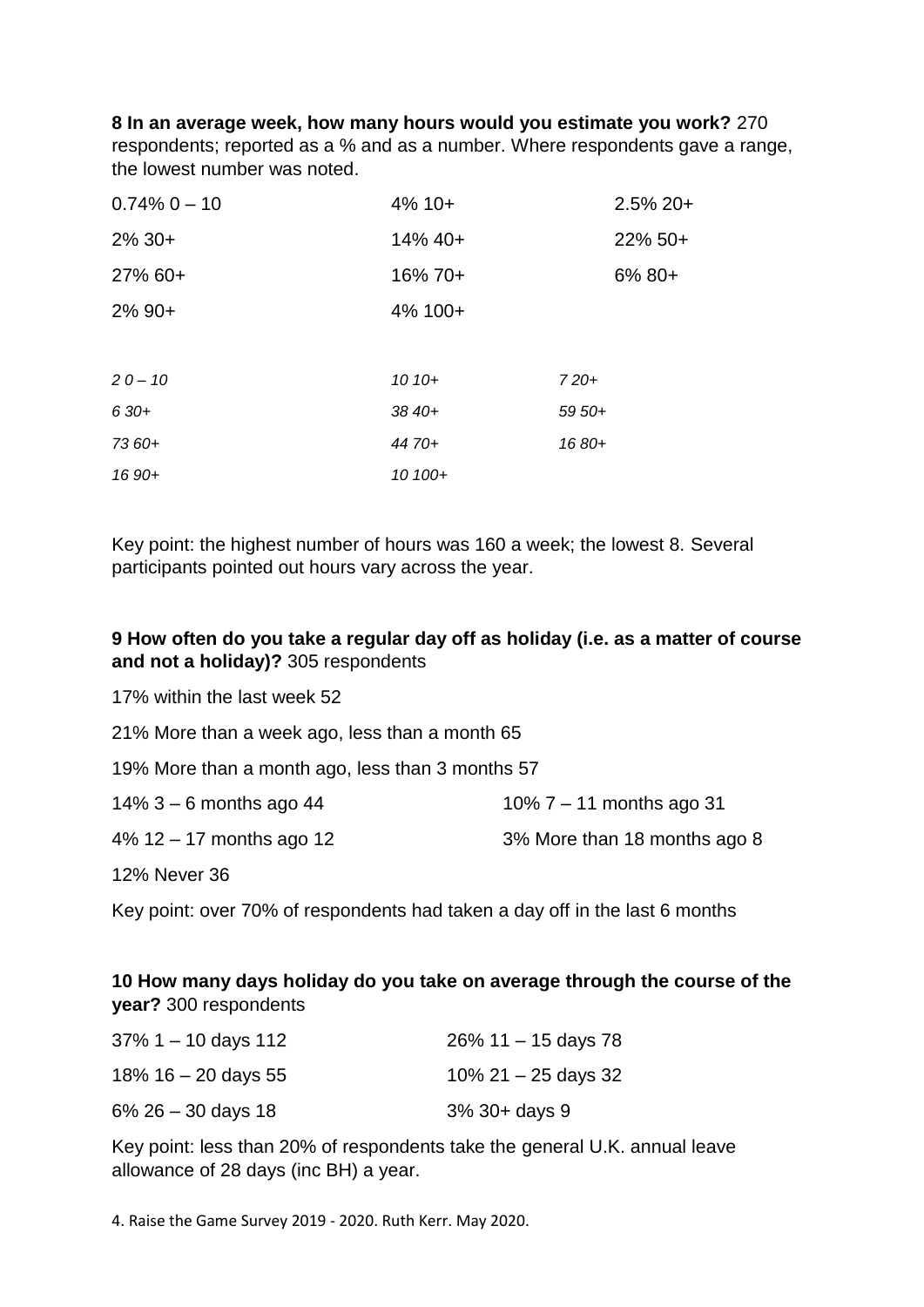#### **11 When was the last time you had a short break or holiday?** 304 respondents

8% in the last week 24 17% more than a week, less than a month 53 17% More than a month, less than three months 51 16% 3 – 6 months ago 48 15% 7 – 11 months ago 46 11%  $12 - 17$  months ago 33 16% more than 18 months ago 49

#### **12 How long was your last holiday or short break?** 305 respondents

| 40% Less than 3 nights | $31\% - 6$ nights     |
|------------------------|-----------------------|
| 15% 7 nights           | $8\%$ 8 $-$ 10 nights |
| 5% $11 - 14$ nights    | $1\%$ 14+ nights      |

Key point: 42% of respondents hadn't had a short break/holiday for 6 or more months (Q 11). 71% of respondents said their last holiday or short break was less than a week long.

#### **13 How regularly do you participate in non-shooting/fishing/stalking activities off the shoot/estate?** 307 respondents

| 5% Several times a week    | 10% Once or twice a week       |
|----------------------------|--------------------------------|
| 10% Several times a month  | 12% Once a month               |
| 20% Every couple of months | 42% Less than six times a year |

### **14 Do you belong to any of the following? Tick all that apply**

170 Shooting/stalking/fishing discussion group

102 Other shooting/stalking/fishing network

| 22 Local gym        | 2 Cricket club |
|---------------------|----------------|
| 22 Rugby club       | 7 Football     |
| 22 Other sport club | 27 Other       |

Key point: respondents are more likely to be involved in activity/discussion related to their job than to purely recreational activities.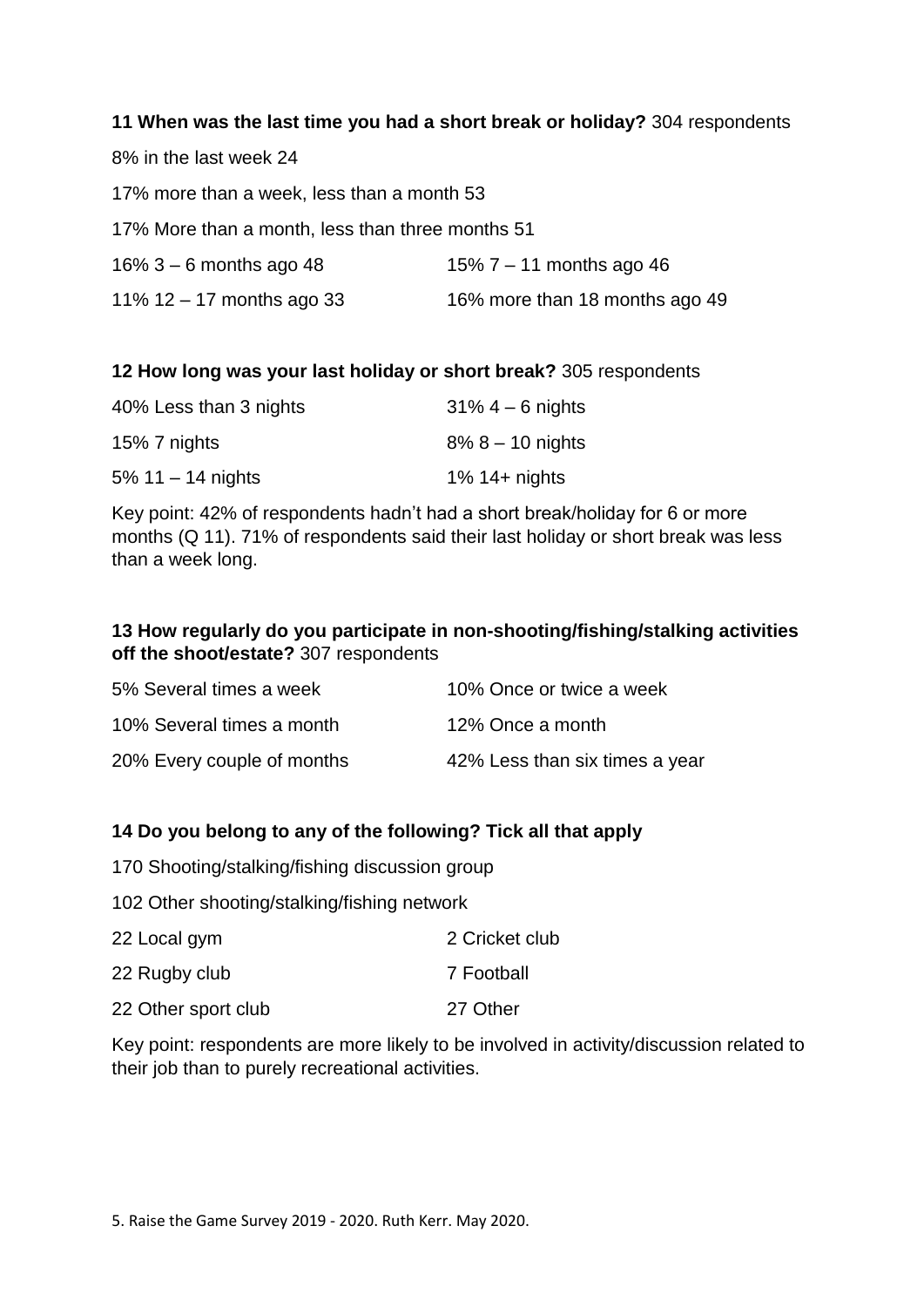# **Health and Wellbeing**

#### **15 How would you rate your physical health?** 302 respondents

| 25% Very good    | 44% Fairly good              | 27% About average |
|------------------|------------------------------|-------------------|
| 3% Not very good | Less than 1% Not good at all |                   |

#### **16 How would you rate your mental health?** 299 respondents

| 34% Very good    | 33% Fairly good    | 27% About average |
|------------------|--------------------|-------------------|
| 5% Not very good | 1% Not good at all |                   |

### **17 Is your daily activity or work limited by long-term illness, health problem or disability?** 297 respondents

11% Yes 89% No

**18 In the last 12 months, have you had a general check-up with any of the following?** 201 people responded online and 61 people had the opportunity to respond on paper; in total 262 potential respondents **Multiple options**

| 160 Dentist | 132 GP                       | 86 Optician |
|-------------|------------------------------|-------------|
| 51 Hospital | 17 Other (e.g. chiropractor) |             |

Key point: dental check-ups are usually recommended as twice a year; that's a lot of respondents missing regular check-ups. They can't all have false teeth.

### **19 In the last 12 months, have you been personally involved in a work accident?** 239 respondents

85% No, I have not been involved in an accident

8% Yes, I had an accident

7% There was an accident but I wasn't hurt

#### **20 How frequently do you exercise outside work?** 296 respondents

| 20% Several times a week  | 16% Once or twice a week     |
|---------------------------|------------------------------|
| 9% Several times a month  | 4% About once a month        |
| 6% Every couple of months | 45% Less than 6 times a year |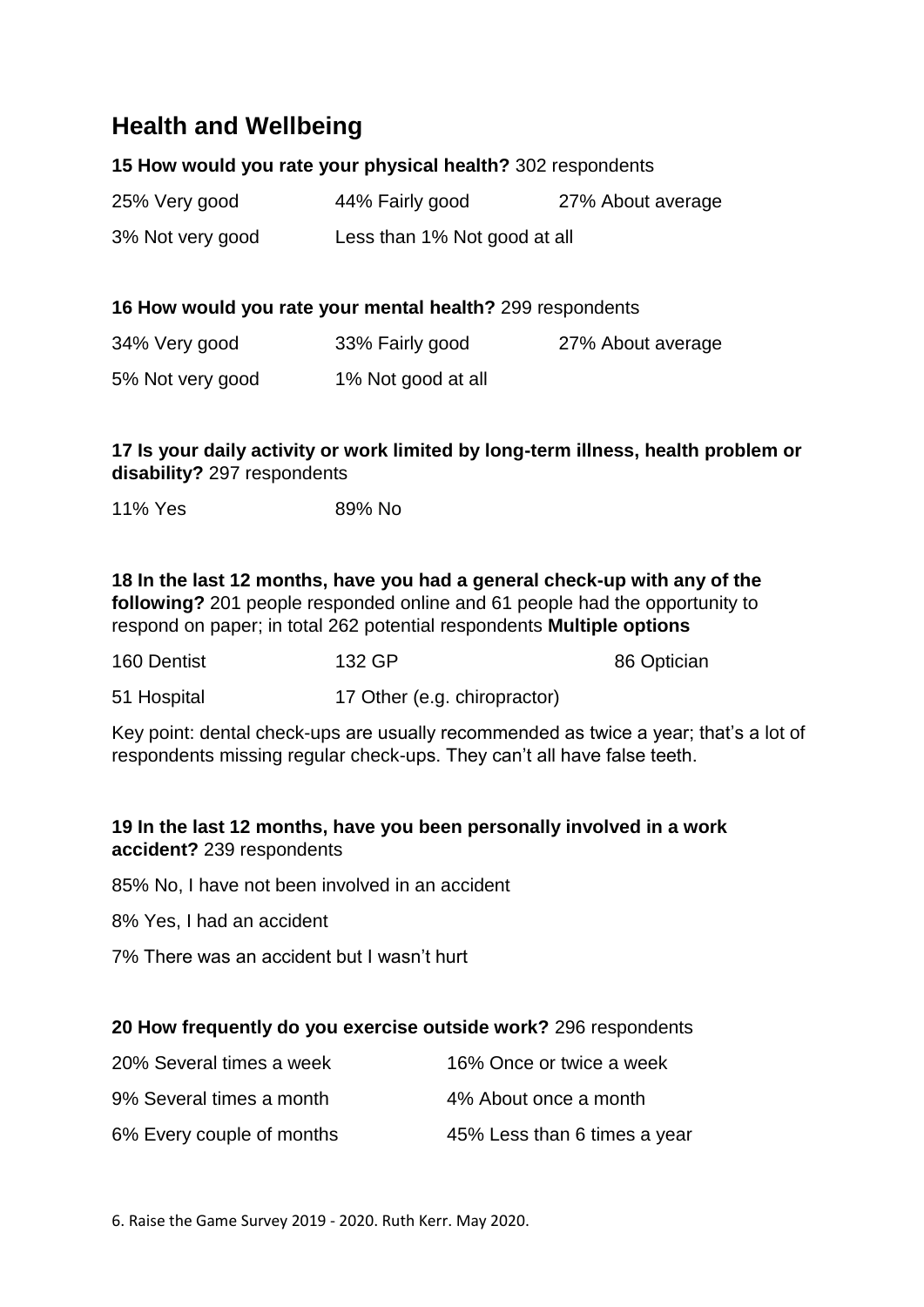Key point: while a lot of our respondents will be physically fit and healthy as a result of their job, exercising outside work can contribute to positive mental health. 64% of respondents exercise less than once a week outside of work.

#### **21 If you drink alcohol on a regular basis, how many units a week do you drink?**

(1 standard 175ml glass of wine = approx. 2.3 units. I pint of ordinary strength beer/lager/cider = 2.3 units)

164 respondents noted a number; others commented ranging from 'tee-total' and '0' to 'too much'. NB recommended weekly intake for men and women is 14 units.

| 2% Less than 2 units | $16\%$ 2+ units  | $17\%$ 4+ units  |
|----------------------|------------------|------------------|
| $10\%$ 6+ units      | $4\%$ 8+ units   | 16% 10+ units    |
| 5% 12+ units         | $9\%$ 14+ units  | $1\%$ 16+ units  |
| 15% 20+ units        | $4\%$ 30+ units  | $<$ 1% 40+ units |
| $<$ 1% 60+ units     | $<$ 1% 90+ units |                  |

Key point: 70% of respondents who drink are drinking below the recommended weekly intake for men and women (14 units)

### **22 If you smoke on a regular basis, how many cigarettes do you smoke a week?**.

Based on 110 total respondents to the question and taking 329 respondents in total across the survey, that's 33% who smoke. This includes 2 people who gave the g of tobacco they use weekly (this was converted using the calculation of 25g of tobacco = 50 cigarettes) and 2 people who vape (they gave no indication of regularity so weren't included).

| $2\%$ <10 cigarettes | 12% 10+ cigarettes | 5% 20+ cigarettes |
|----------------------|--------------------|-------------------|
| 5% 30+ cigarettes    | 5% 40+ cigarettes  | 7% 50+ cigarettes |
| 7% 70+ cigarettes    | 5% 80+ cigarettes  | 2% 90+ cigarettes |
| 15% 100+             | 5% 110+            | 5% 120 cigarettes |
| 10% 140 cigarettes   | 5% 160             | 5% 175            |

5% 200 cigarettes

Key point: 33% of respondents smoke; of these, more than half smoke over 100 cigarettes a week (c15 a day).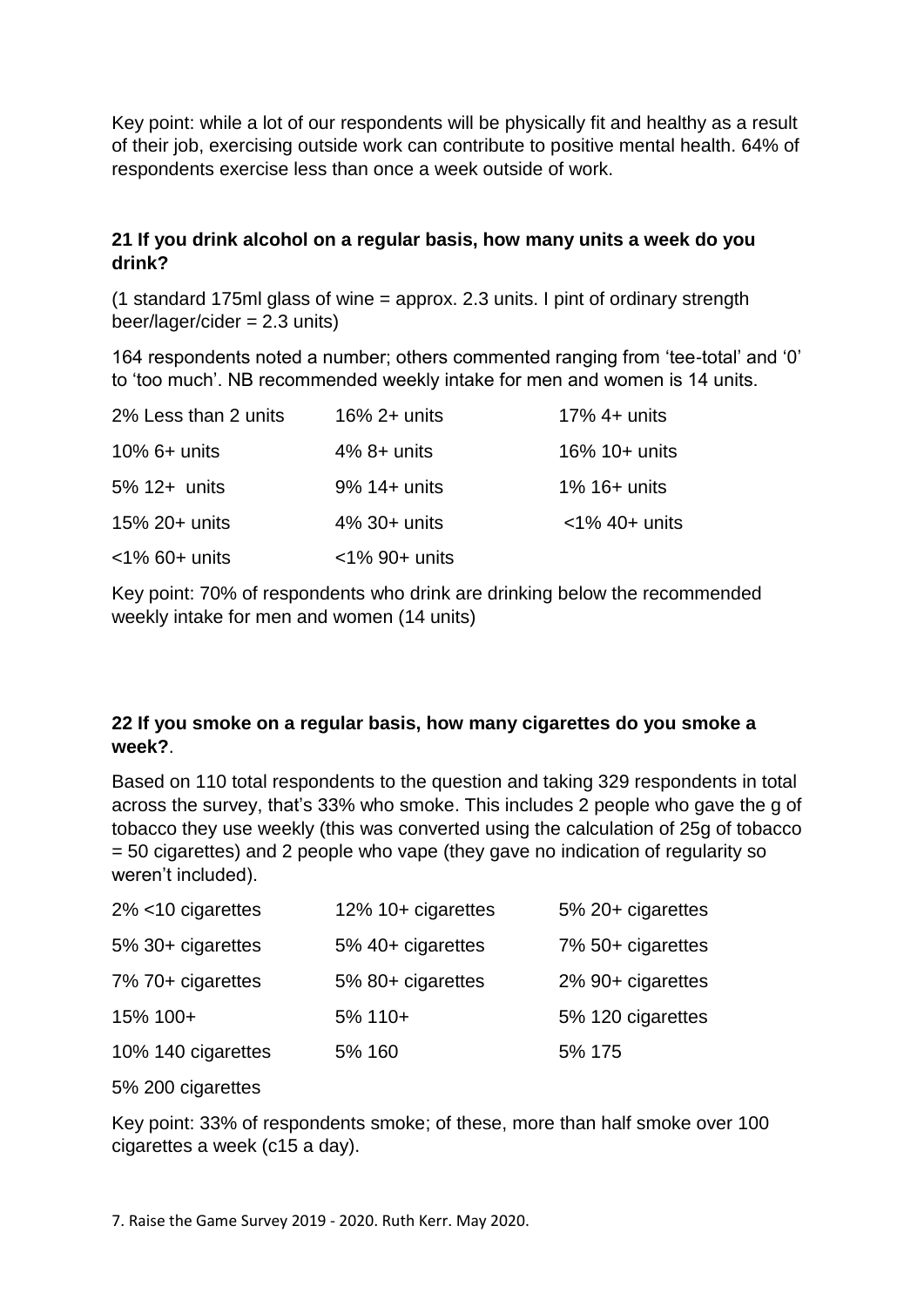### **23 On how many days a week, do you estimate you eat at least five portions of fruit and/or vegetables?** 293 respondents

| 22% Every day | 5% 6 days     | 15% 5 days |
|---------------|---------------|------------|
| 15% 4 days    | $20\%$ 3 days | 12% 2 days |

10% 1 day

Key point: just under half of respondents eat the recommended 5 portions of fruit and veg for half the week.

#### **24 How often do you feel you get enough sleep?** 293 respondents

| 2% All of the time | 41% Most of the time |
|--------------------|----------------------|
| 44% Occasionally   | 13% Never            |

**25 How often do you have trouble sleeping (i.e. you find it hard to sleep, or wake up in the night and can't get back to sleep, or wake several times during the night)?** 298 respondents

| 11% All of the time | 26% Most of the time |
|---------------------|----------------------|
| 51% Occasionally    | 12% Never            |

#### **26 On average, how many hours sleep do you get a night?**

Based on 231 online responses:

| <b>18% 5 hours</b> | 38% 6 hours | 23% 7 hours |
|--------------------|-------------|-------------|
|--------------------|-------------|-------------|

10% 8 hours

Key point: the lowest number was 3 hours and the highest 10.

#### **27 And how many hours do you need for a good night's sleep?**

Based on 221 online responses:

4% 5 hours 15% 6 hours 23% 7 hours

51% 8 hours

Key point: the lowest number of hours sleep noted was 4, the highest 12.

cHalf respondents need 8 hours sleep; around 10% of respondents get 8 hours sleep.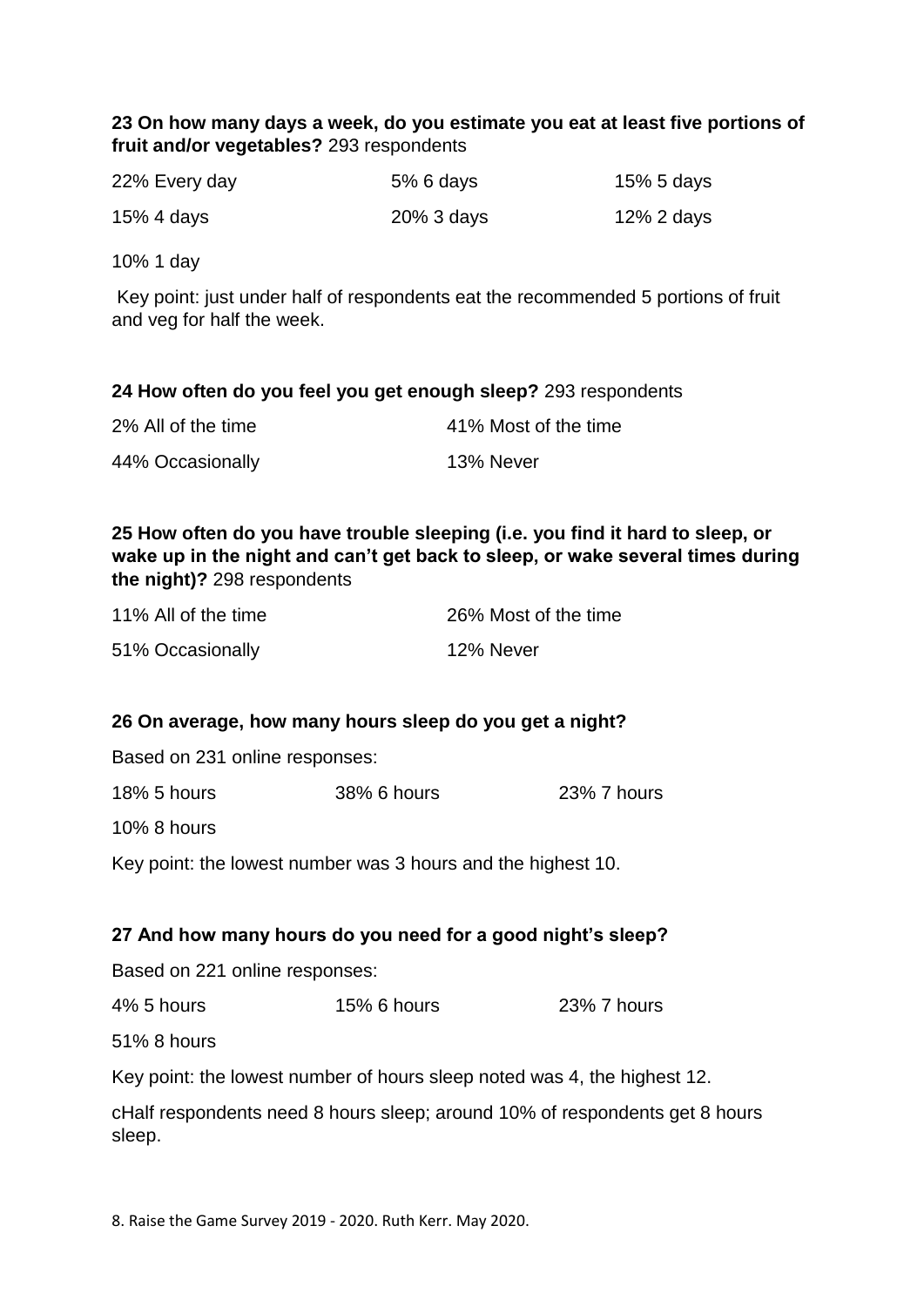#### **28 Have you ever taken or used any of the following to help you sleep?** 143 respondents **Multiple options**

| 62 Listening to music   | 11 Meditation                  |
|-------------------------|--------------------------------|
| 48 Alcohol              | 70 A hot drink                 |
| 9 Prescribed medication | 19 Over the counter medication |
| 22 Other                |                                |

# **How else can the Gamekeepers' Welfare Trust help you?**

**29 Which of the following topics would you be interested in knowing more about?** 214 people responded to this online; in total 272 respondents had the opportunity to respond. **Multiple options**

91 Balancing work and home life, and getting more time away from the shoot/estate

89 How to manage tiredness and fatigue

36 Business planning

95 Financial planning

74 How to manage stress

97 Techniques to stop worrying about work

77 Understanding legislation related to my job

40 Time management/how to use time most efficiently

49 How to get the most out of people working for me

17 Succession planning (identifying and/or developing people who will move up when someone leaves)

26 Techniques for solving problems

115 How to plan for retirement

38 How to resolve conflict

- 32 How to use computers, tablets, smartphones
- 82 How to plan for housing in retirement

69 Understanding my rights as an employee

4 Other

Key point: particular issues for people in the sector are: planning for retirement; housing in retirement; finances; work-life balance; stress; work-related legislation; and employee rights.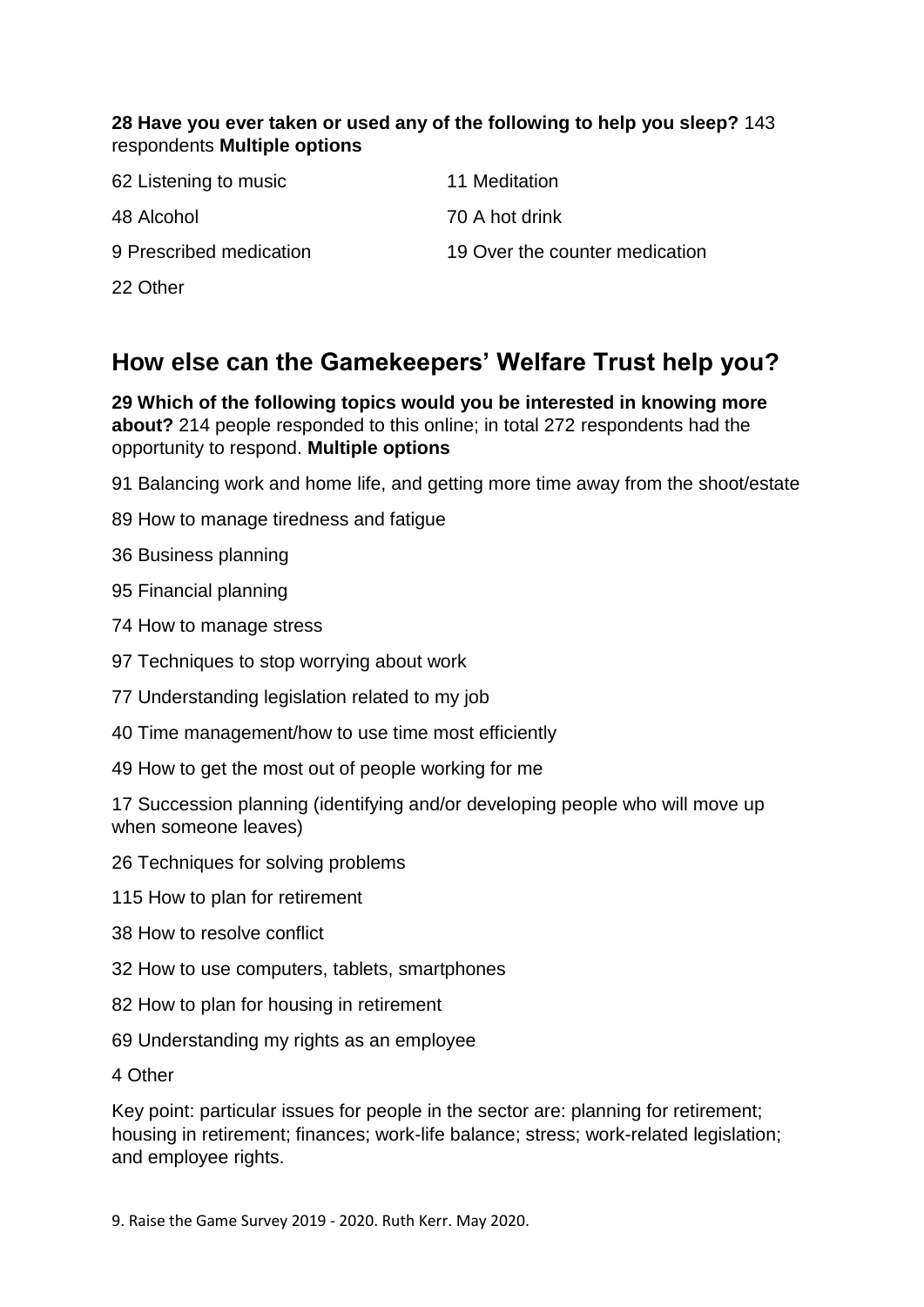#### **30 If you have any other comments, suggestions or observations, please leave them here.**

Estate/employer should give more priority to staff health

I know dozens of lads who have no home to retire to, same as me and the thought of a council house in a town is daunting, and is more and more in the mind as time goes on

Been tired so long wouldn't have it any other way

Thanks Helen you're doing a good job

All my recent stress have been caused by Natural England due to the fact I work within a SSSI

Just to say keep up the fantastic work you all do for all of us and a massive thank you that you do it

Somebody has to worry, if nobody did then nobody would care enough to make a good job, however, lack of sleep is my biggest downfall and will no doubt finish me

This is a great idea as gamekeeping is a tough job and people need emotional support

Some of the questions were difficult to answer as my job is a way of life and home life is just incorporated into my days

59 years old semi retired slowed down a lot after having cancer in 2008 and just having a full knee replacement beginning of Feb 2019

Luckily I came to keeping professionally after a different career so we have our own home and I learnt to work in a factory environment so the quiet and solitude is a blessing. Having our own home is good from a point of view of how the laird cannot put us out but it also restricts movement job wise if it was necessary, which it isn't at the moment. I now live where I used to go on holiday which is why holidays are not